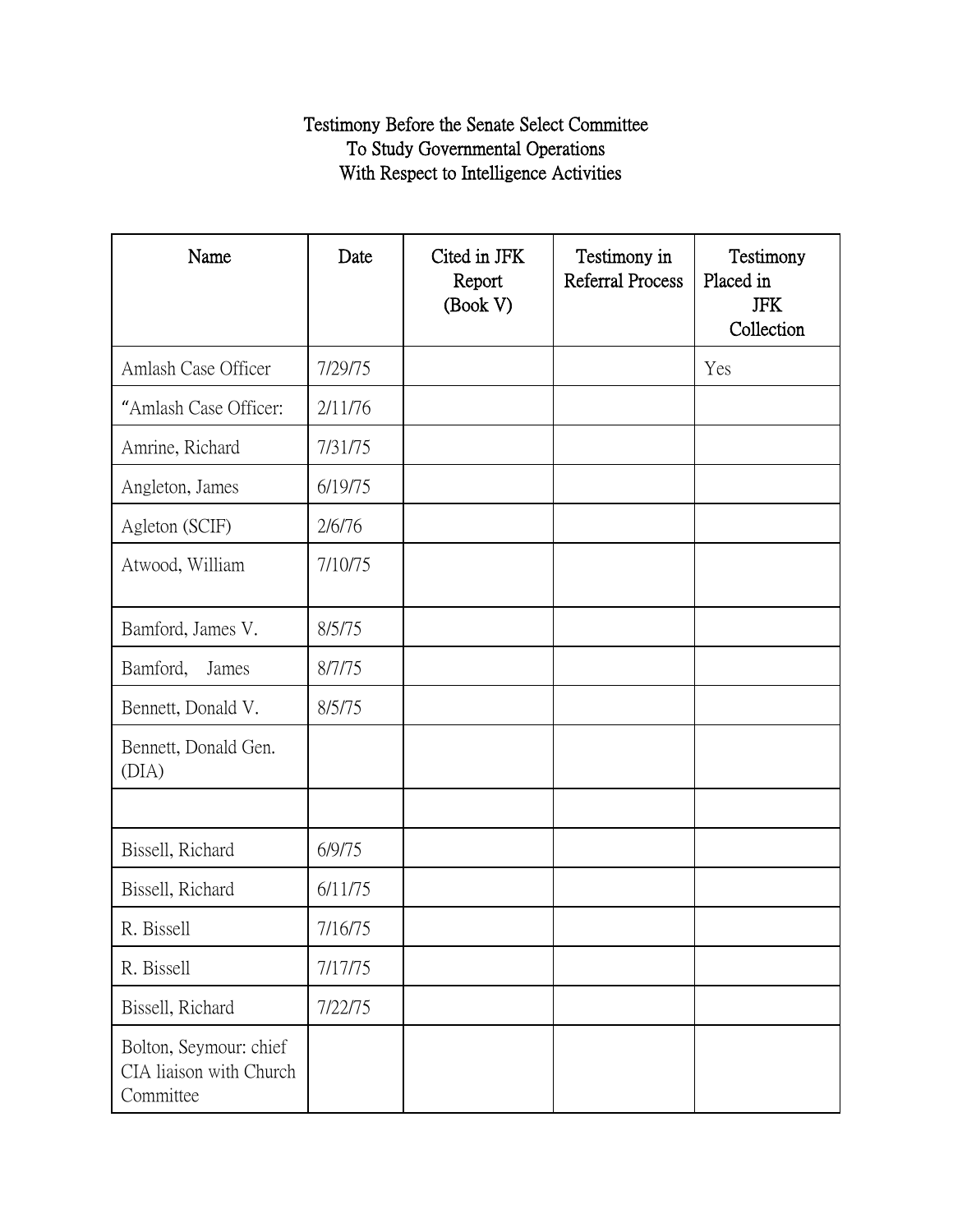| Breckinridge, Scott D.<br>Jr.                                                                        | 6/2/75    |  |  |
|------------------------------------------------------------------------------------------------------|-----------|--|--|
| Brennan, Charles<br>"Chick"<br>(second-in-command to<br>Wm. Sullivan), FBI                           |           |  |  |
| Broe, William V.                                                                                     | 7/3/75    |  |  |
| Broe, William V.                                                                                     | 8/4/75    |  |  |
| Bundy, McGeorge                                                                                      | 7/11/75   |  |  |
| Burke, Admiral Arleigh<br>(deposition)                                                               | 8/25/75   |  |  |
| Butterfield, Alexander                                                                               | 7/23/75   |  |  |
| Chief, JMWAVE<br>(and/or 5/16/76)                                                                    | 5/6/76    |  |  |
| Chile/covert action,<br>witnesses: Clifford,<br>Vance, David A.<br>Phillips, M. Halperin<br>(public) | 12/4-5/75 |  |  |
| Chief, SAS/CI,<br>Intelligence Officer                                                               | 5/10/76   |  |  |
| Client No. 2                                                                                         | 4/2876    |  |  |
| Clifford, Clark                                                                                      | 4/16/75   |  |  |
| Colby,                                                                                               | 4/28/75   |  |  |
| Colby, William E.                                                                                    | 5/15/75   |  |  |
| Colby, William E.                                                                                    | 5/21/75   |  |  |
| Colby, William E.                                                                                    | 5/23/75   |  |  |
| Colby, William E.                                                                                    | 6/4/75    |  |  |
| Colby, Wiliam E.                                                                                     | 6/20/75   |  |  |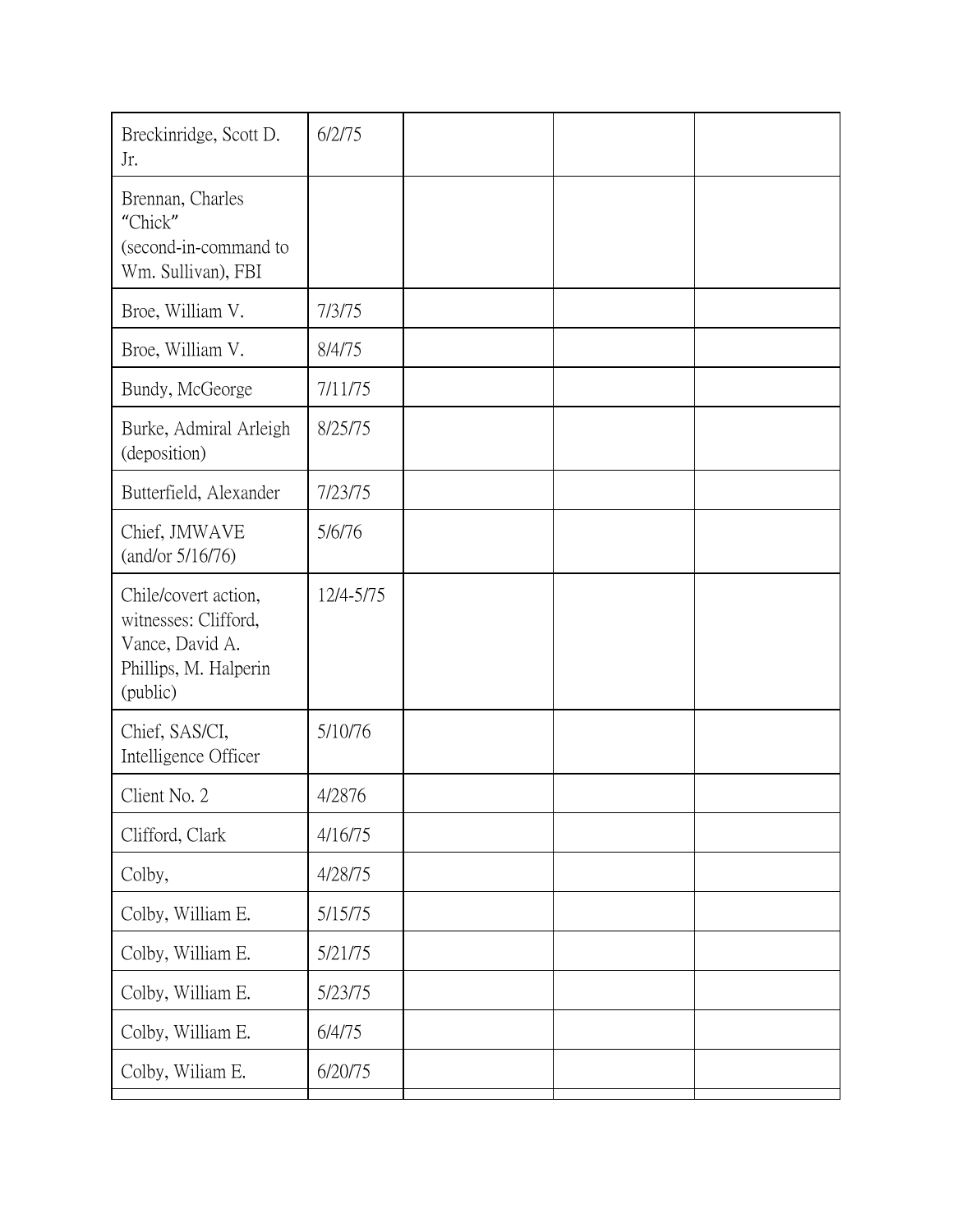| Colby, William E.                                  | 7/15/75  |  |  |
|----------------------------------------------------|----------|--|--|
| Colby                                              | 7/11/75  |  |  |
| Colby                                              | 7/15/75  |  |  |
| Colby, re: covert action<br>(closed), Edward Korry | 10/23/75 |  |  |
| Colby re: covert<br>action/Chile (closed)          | 10/28/75 |  |  |
| Colby re: covert action<br>(closed)                | 10/31/75 |  |  |
| Conein, Lucien                                     | 6/20/75  |  |  |
| Cooper, John Sherman<br>(Ambassador)               | 5/24/76  |  |  |
| Dahlgren, Robert                                   | 7/30/75  |  |  |
| Dearborn, Henry                                    | 7/9/75   |  |  |
| Dearborn, Henry                                    | 7/29/75  |  |  |
| DeLoach                                            | 11/25/75 |  |  |
| Desanti, Louis A.                                  | 7/30/75  |  |  |
| Devine, Frank J.                                   | 7/9/75   |  |  |
| Didier, Hubert L.                                  | 7/8/75   |  |  |
| Didier, Hubert L.                                  | 7/31/75  |  |  |
| Dubois, Edward                                     | 6/12/75  |  |  |
| Edwards, Sheffield                                 | 4/30/75  |  |  |
| Edwards, Sheffield Col                             | 5/30/75  |  |  |
| Eisenhower, John S.D.                              | 7/18/75  |  |  |
| Elder, Walter                                      | 8/13/75  |  |  |
| Evans, Courtney                                    | 8/7/75   |  |  |
| Executive Officer                                  | 4/22/76  |  |  |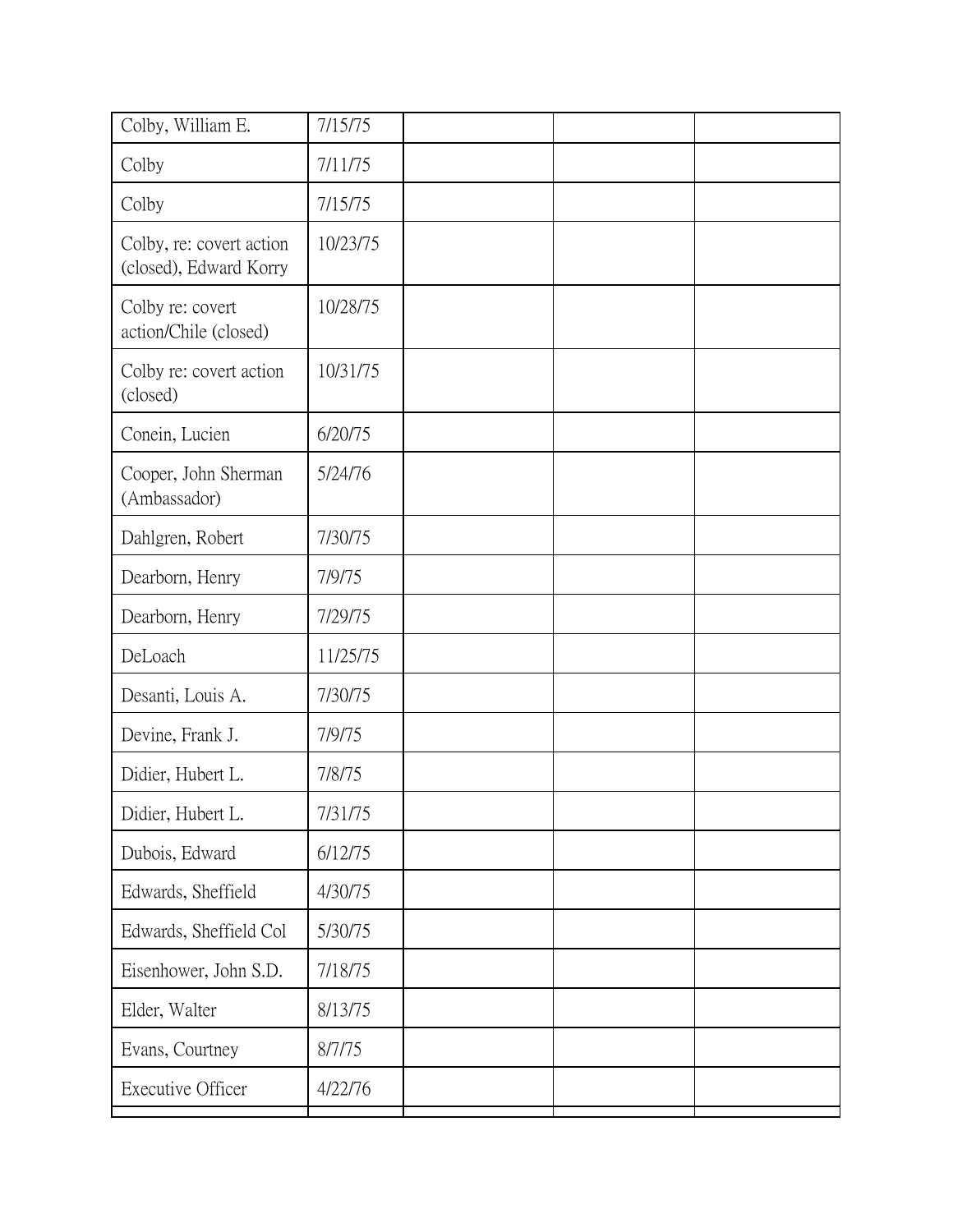| Exner, Judith Campbell<br>(interview)                                                             | 9/20/75         |  |  |
|---------------------------------------------------------------------------------------------------|-----------------|--|--|
|                                                                                                   |                 |  |  |
| FBI, re:<br>COINTELPRO/MLK<br>(public)                                                            | 11/18-19/<br>75 |  |  |
| FBI informants (public)                                                                           | 12/2-3/75       |  |  |
| "FBI Special Agent"                                                                               | 12/5/75         |  |  |
| FBI, witnesses:<br>Ruckelshaus, H.<br>Peterson, Norman<br>Dorsen (public)                         |                 |  |  |
| FBI, Clarence Kelley<br>(public)                                                                  | 12/10/75        |  |  |
| FBI Headquarters<br>Supervisor                                                                    | 3/15/76         |  |  |
| FBI Supervisor                                                                                    | 4/8/76          |  |  |
| FBI Agent II                                                                                      | 4/13/76         |  |  |
| FBI Supervisors I and II                                                                          | 4/27/76         |  |  |
| FBI Supervisor III                                                                                | 4/29/76         |  |  |
| Felix, Edward                                                                                     | 8/1/75          |  |  |
| Final<br>FBI/COINTELPRO<br>hearing, last of<br>Committee's public<br>earings, witness: AG<br>Levi | 12/11/75        |  |  |
| FBI Inspector<br>(interview)                                                                      | 3/20/76         |  |  |
| FBI Agent I                                                                                       | 5/30/76         |  |  |
| FBI SA                                                                                            | 12/20/76        |  |  |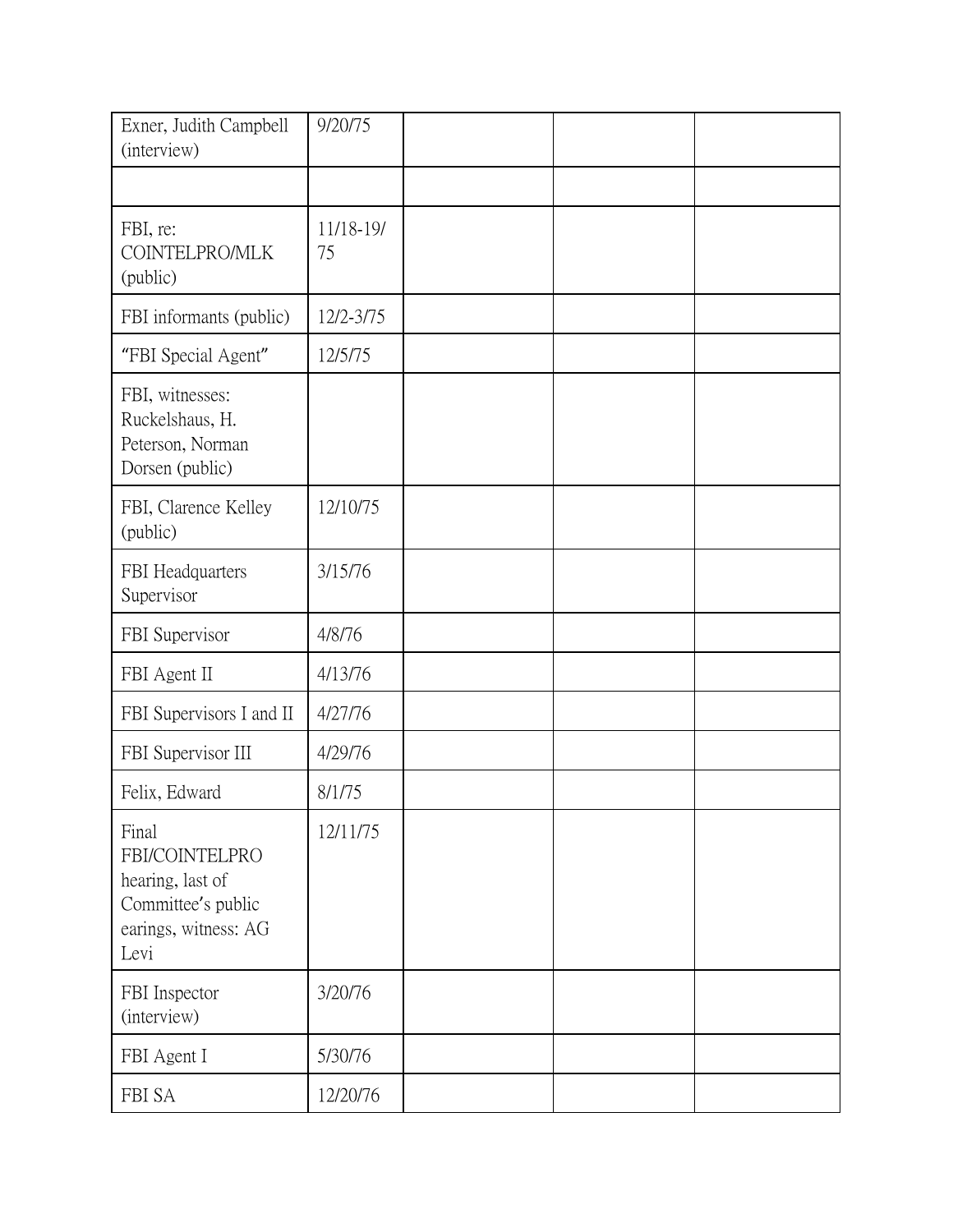| FBI SAC                                      | 12/20/76 |  |  |
|----------------------------------------------|----------|--|--|
| Flannery, James E.                           | 7/15/75  |  |  |
| Former FBI<br>Headquarters Supervisor        | 1/16/76  |  |  |
| Gaylor, Noel                                 | 6/19/75  |  |  |
| Gayler, Noel Adm.,<br><b>NSA</b>             | 9/75     |  |  |
| General Investigative<br>Division Supervisor | 3/31/76  |  |  |
| Gilpatric, Roswell E.                        | 7/8/75   |  |  |
| Gilpatric, Roswell E.                        | 7/17/75  |  |  |
| Goodpaster, Andrew                           | 7/17/75  |  |  |
| Goodwin, Richard M.                          | 7/10/75  |  |  |
| Goodwin, Richard M.                          | 7/18/75  |  |  |
| Gray, Gordon                                 | 7/9/75   |  |  |
| Group, Dick Gregory                          | 3/14/75  |  |  |
| Haig, Alexander                              | 8/15/75  |  |  |
| Halley Mr. (alias)                           | 8/19/75  |  |  |
| Halley, Mr. (alias)                          | 8/25/75  |  |  |
| Halpern, Samuel                              | 6/18/75  |  |  |
| Harris, Benjamin Gen.                        | 8/18/75  |  |  |
| Harvey, William                              | 5/01/75  |  |  |
| Harvey, William K.                           | 6/25/75  |  |  |
| Harvey, William K.                           | 6/25/75  |  |  |
| Harvey, William K.                           | 7/11/75  |  |  |
| Haverty, James                               | 8/20/75  |  |  |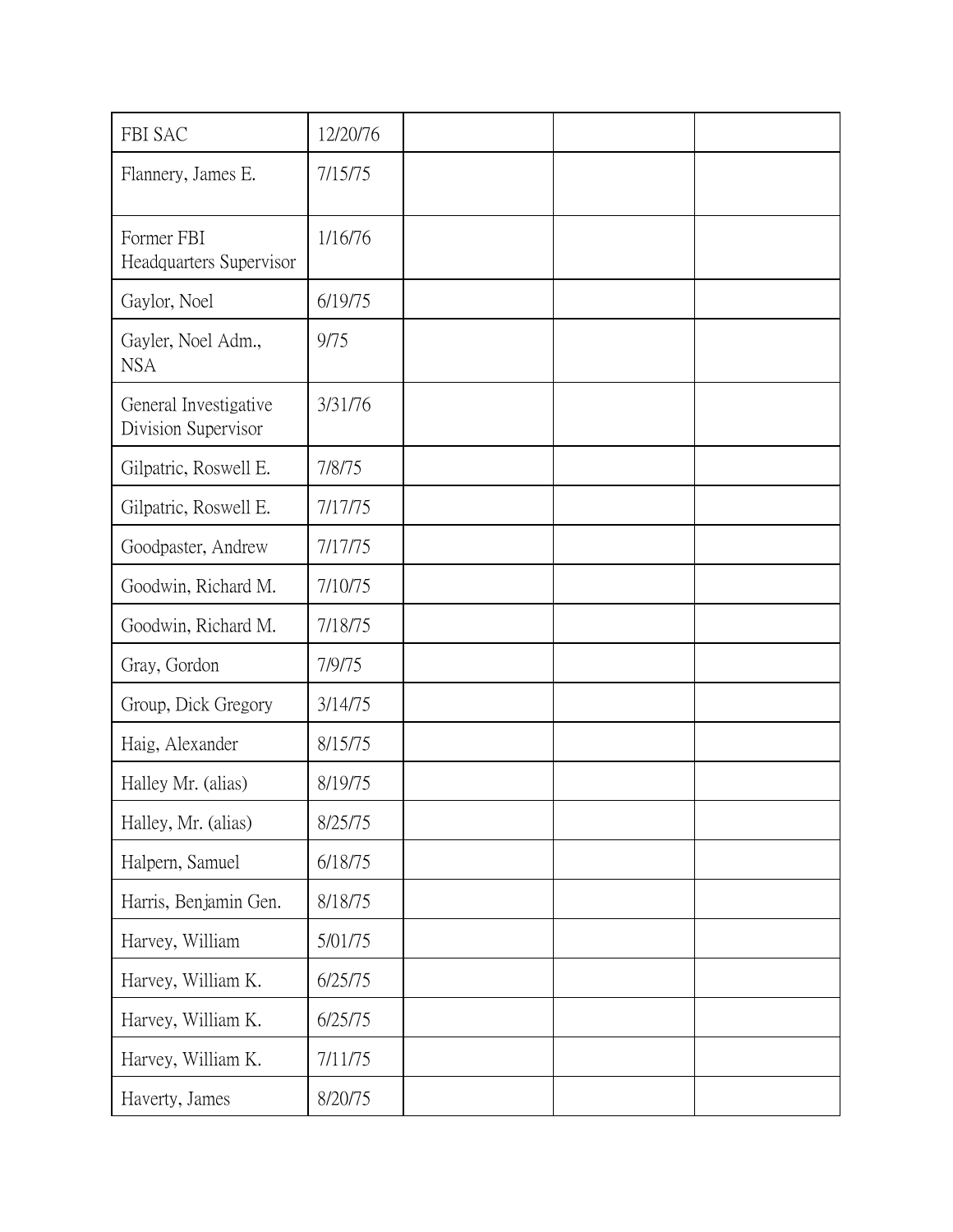| Helms                    | 4/23/75             |  |  |
|--------------------------|---------------------|--|--|
| Helms,                   | 4/28/75             |  |  |
| Helms, Richard           | 6/13/75             |  |  |
| Helms, Richard           | 7/17/75             |  |  |
| Helms, Richard           | 7/18/75             |  |  |
| Helms, Richard           | 7/18/75             |  |  |
| Helms, (staff interview) | 9/6/75              |  |  |
| Helms (deposition)       | 9/10/75             |  |  |
| Helms,                   | $9/11 - 12/7$<br>5  |  |  |
| Hinkle, Edward H.        | 8/11/75             |  |  |
| Hosty (SCIF)             | 12/5/75             |  |  |
| Hosty (SCIF)             | $12/12 - 13/$<br>75 |  |  |
| Houston, Lawrence R.     | 6/2/75              |  |  |
| Houston, Lawrence        | 8/12/75             |  |  |
| Hunt, E. Howard          | $1/10-11/7$<br>6    |  |  |
| Huston, Thomas Charles   | 5/22/75             |  |  |
| INS Inspector            | 12/11/75            |  |  |
| Johnson, Robert H.       | 6/18/75             |  |  |
| Johnson, Loch            | 6/13/75             |  |  |
| Karamessines, Thomas     | 8/6/75              |  |  |
| Karamessines, Thomas     | 4/18/76             |  |  |
| Kelley, Clarence         | 7/16/75             |  |  |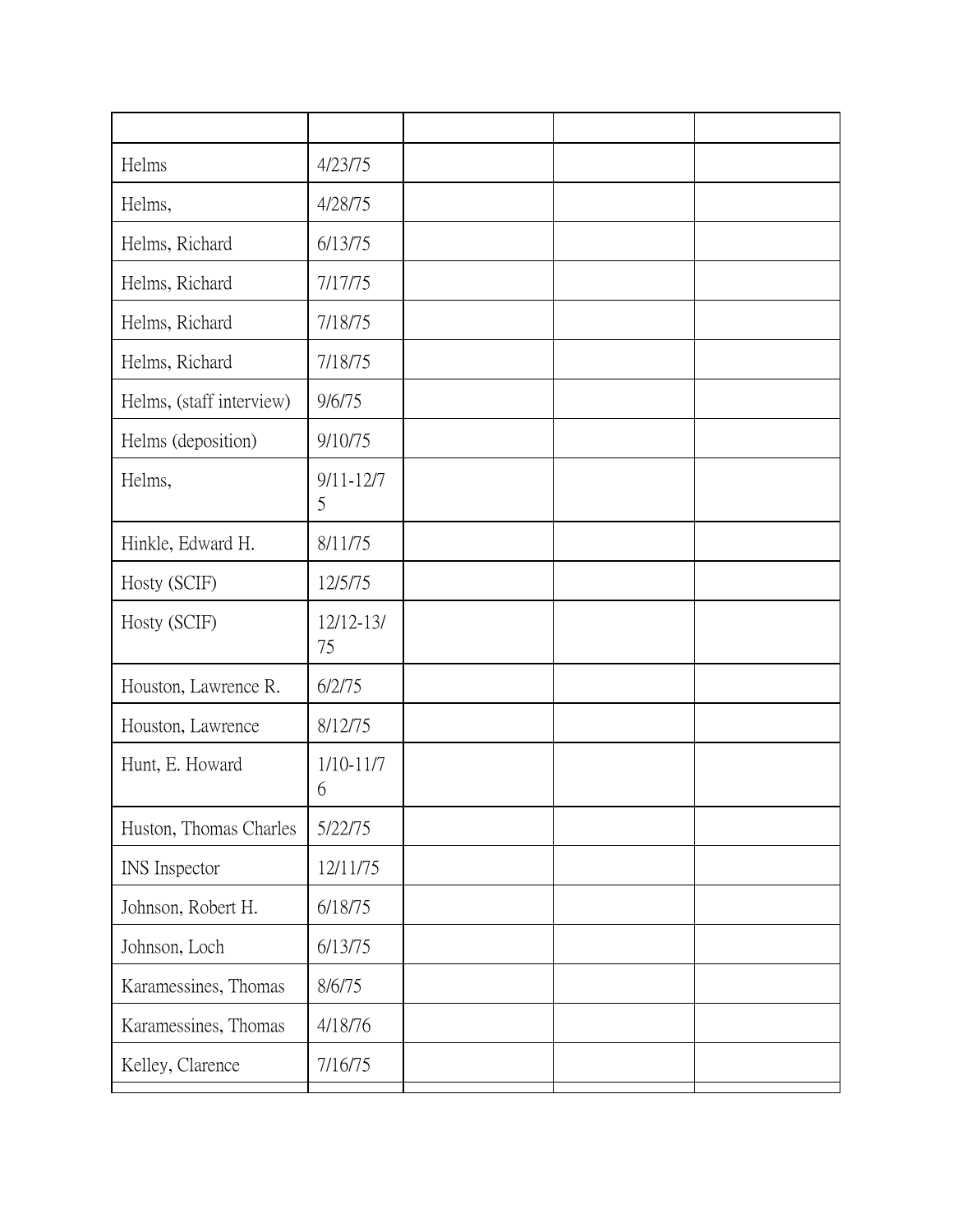| Kennedy, Edward                          | 9/22/75        |  |  |
|------------------------------------------|----------------|--|--|
|                                          |                |  |  |
|                                          |                |  |  |
| Kissinger, Henry                         | 8/12/75        |  |  |
| Kissinger, re: covert<br>action (closed) | 11/21/75       |  |  |
| Lansdale, Edward G.                      |                |  |  |
| Levi AG, re: NSA<br>(closed)             | 10/7/75        |  |  |
| Levi, Ag (FBI)                           | 7/16/75        |  |  |
| Maheu, Robert                            | 7/29-30/7<br>5 |  |  |
| Maheu, Robert A.                         |                |  |  |
| Maheu, Robert A.                         |                |  |  |
| Maheu, Robert A.                         | 6/9/75         |  |  |
| Maheu, Robert                            | 9/23/75        |  |  |
| Marchetti, Victor                        |                |  |  |
| Martin, David G.                         |                |  |  |
| Martin, david                            | 7/24/75        |  |  |
| McAndrews, Thomas                        | 9/17/75        |  |  |
| McCone, John A                           | 6/06/75        |  |  |
| McManus, George B.                       | 7/22/75        |  |  |
| McNamara, Robert                         | 7/11/75        |  |  |
| McNamara                                 | 5/02/75        |  |  |
| "Mexico City Legat"                      | 2/24/76        |  |  |
| Miller, Herbert M., Jr.                  | 8/11/75        |  |  |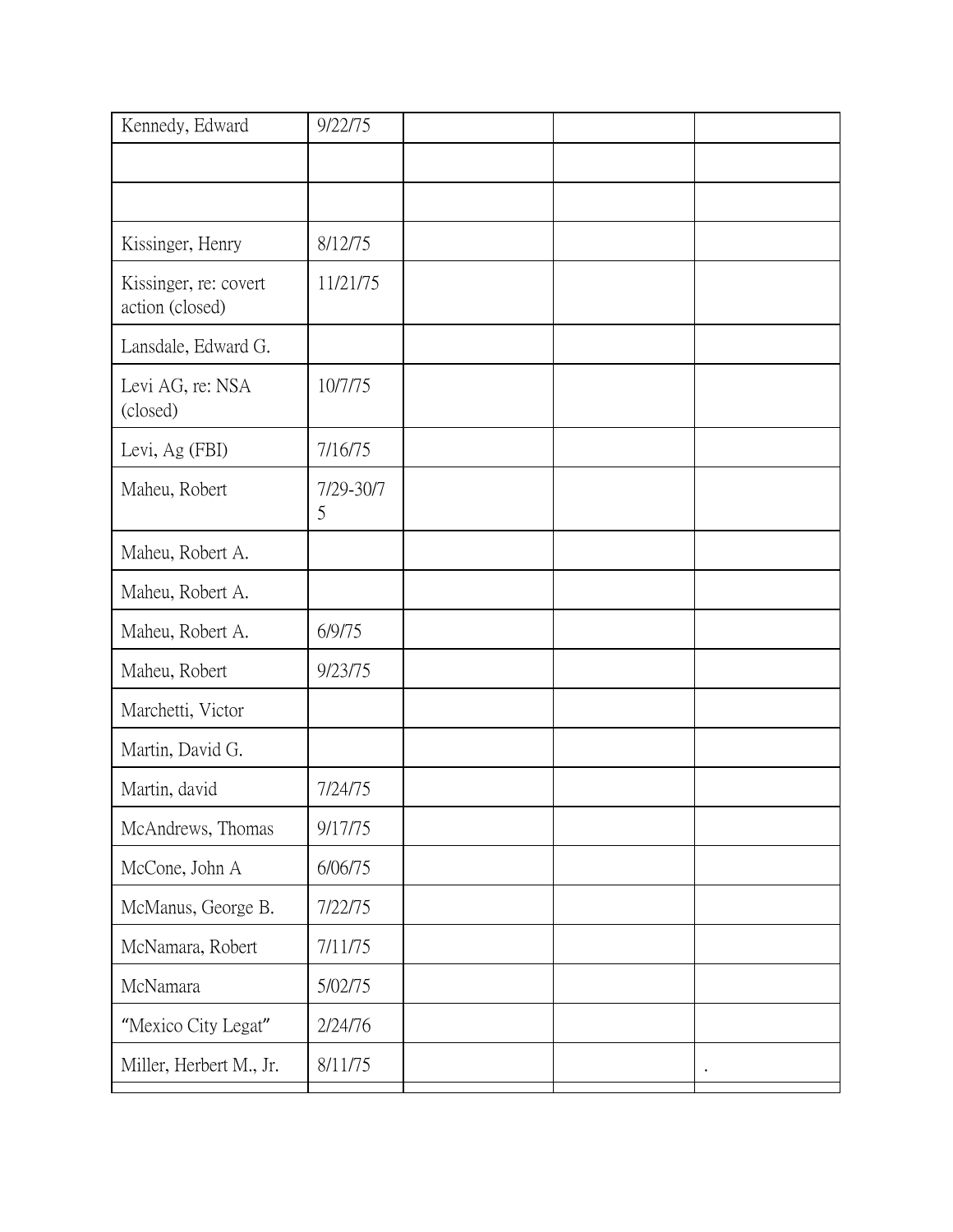| Morgan, Edward                                                       | 3/19/76            |  |  |
|----------------------------------------------------------------------|--------------------|--|--|
| NSA, Gen. Lew Allen,<br>Benson Buffham, re:<br>"watch list" (public) | 10/29/75           |  |  |
| O'Connell, James P.                                                  | 5/30/75            |  |  |
| Odio, Sylvia                                                         |                    |  |  |
| O'Donnell, Kenny                                                     | 9/15/754           |  |  |
| O'Donnell, Justin                                                    | 6/9/75             |  |  |
| O'Leary, Jeremiah                                                    | 7/24/75            |  |  |
| Osborne, Howard                                                      | 8/28/75            |  |  |
| Parrott, Thomas A.                                                   | 7/10/75            |  |  |
| Phillips, David Atlee                                                | 7/31/75            |  |  |
| Philpott, Jamie                                                      | 8/5/75             |  |  |
| Prouty, L. Fletcher                                                  | 7/16/75            |  |  |
| Roselli, John                                                        | 4/23/75            |  |  |
| Roselli, John                                                        | 6/24/75            |  |  |
| Roselli, John                                                        | 9/11/75            |  |  |
| Roselli, John                                                        | $9/22 - 23/7$<br>5 |  |  |
| Rosen, Alex                                                          | 4/30/76            |  |  |
| Rostow, Walt Whitman                                                 | 7/9/75             |  |  |
| Rowley, James                                                        | 2/13/76            |  |  |
| Rusk, Dean                                                           | 7/10/75            |  |  |
|                                                                      |                    |  |  |
| Rusk, Dean                                                           |                    |  |  |
| $" \textsf{SAC}"$                                                    | 12/20/75           |  |  |
|                                                                      | 6/25/75            |  |  |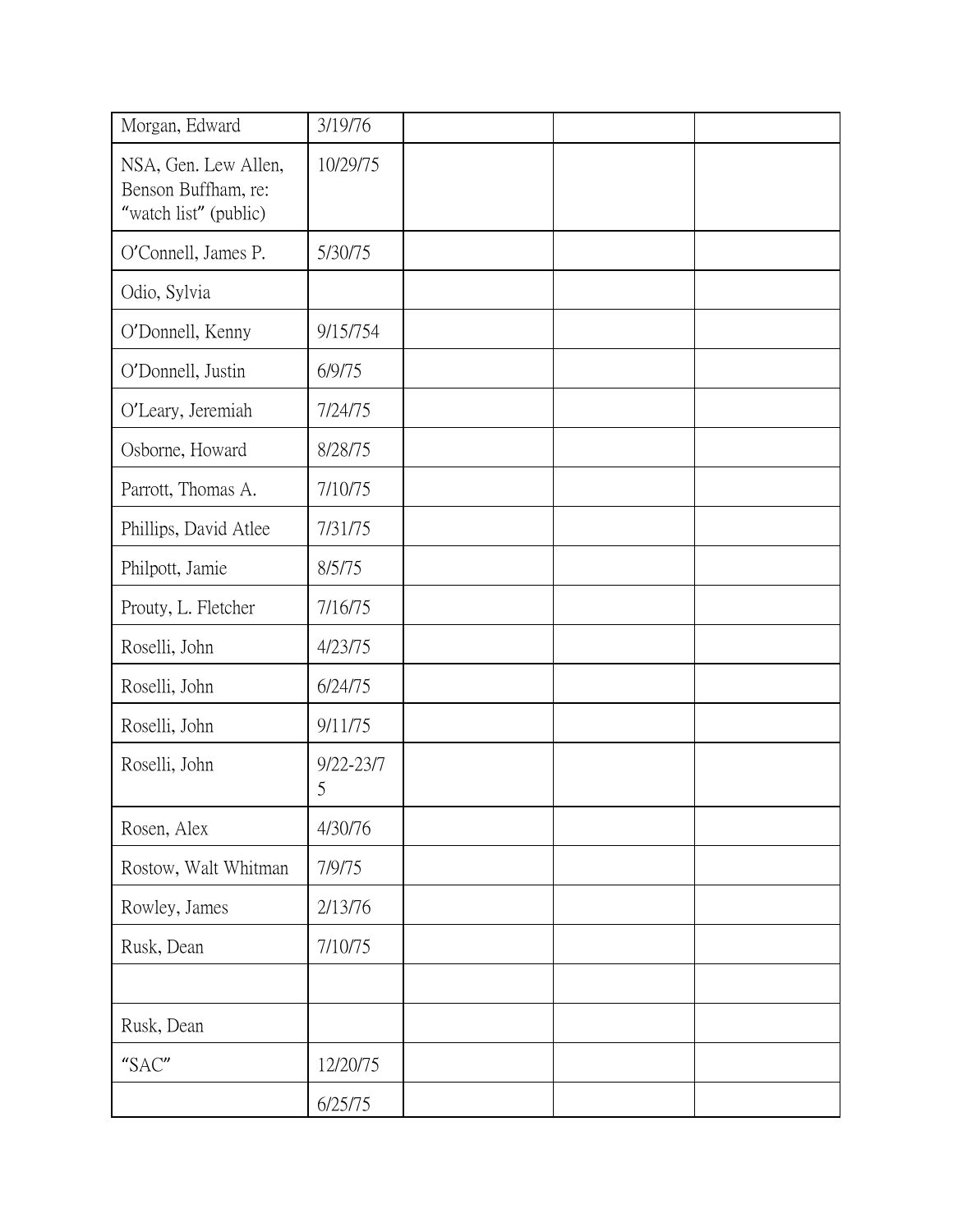| or 7/25                   |  |  |
|---------------------------|--|--|
| 7/25/75<br>may be<br>6/25 |  |  |
| 4/23/76                   |  |  |
| 5/11/76                   |  |  |
| 11/06/75                  |  |  |
| 12/19/75                  |  |  |
| 9/19/75                   |  |  |
| 7/23/75                   |  |  |
|                           |  |  |
|                           |  |  |
| 7/21/75                   |  |  |
|                           |  |  |
| 4/30/75                   |  |  |
| 6/10/75                   |  |  |
| 4/21/76                   |  |  |
| 5/5/76                    |  |  |
| 6/10/75                   |  |  |
| 7/9/75                    |  |  |
|                           |  |  |
|                           |  |  |
| 3/17/76                   |  |  |
|                           |  |  |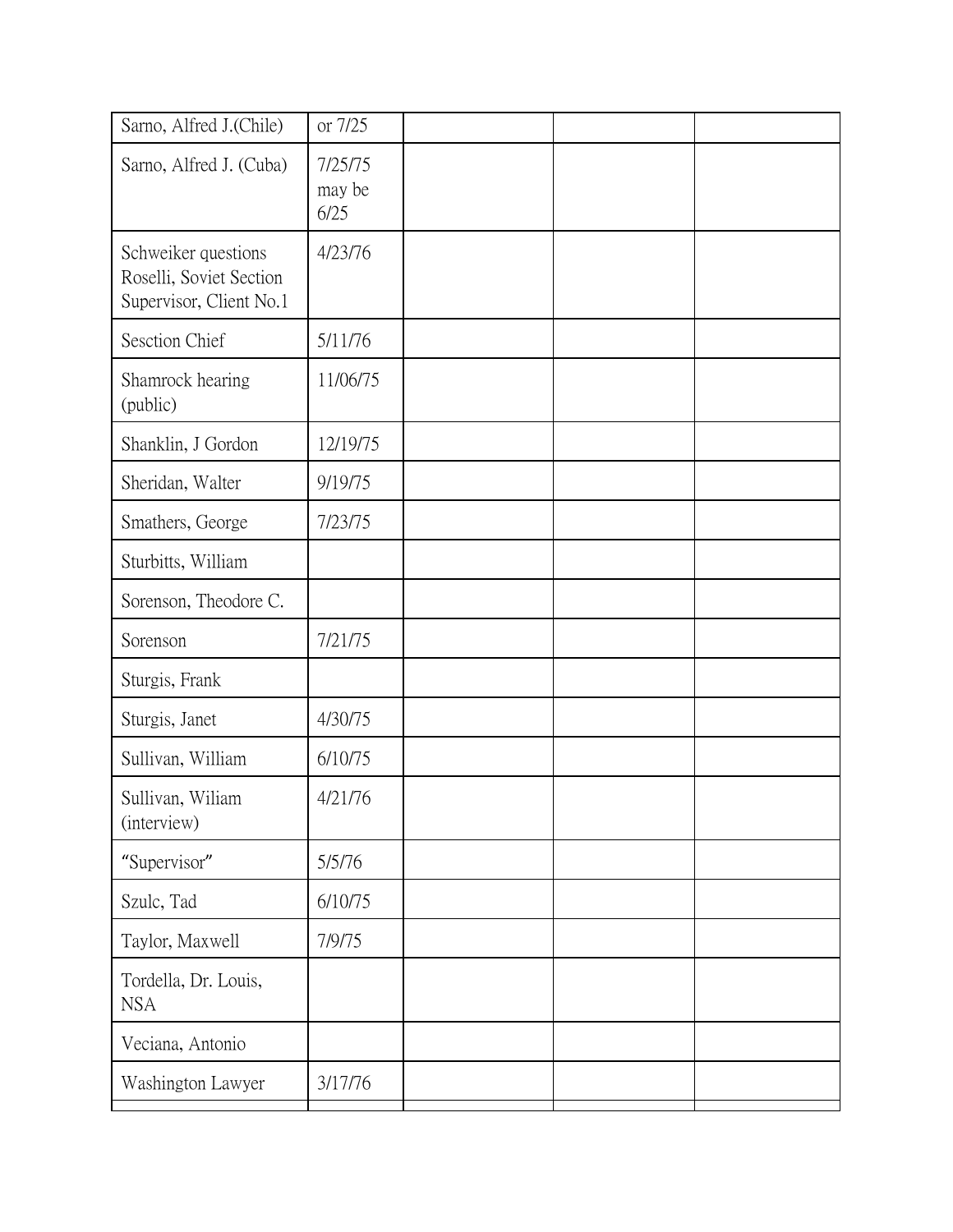| Weatherby, William E.                                              | 8/01/75             |  |  |
|--------------------------------------------------------------------|---------------------|--|--|
| Weatherby, William                                                 | 8/11/75             |  |  |
| Western Hemisphere<br>Divison Desk Officer<br>CIA Liaison Officer  | 5/7/76              |  |  |
| Wilson, Will                                                       | 9/8/75              |  |  |
| Wimert, Paul M.                                                    | 8/04/75             |  |  |
| First public hearings:<br>shellfish toxins/ Cave of<br><b>Bugs</b> | 9/16-18/7<br>5      |  |  |
| Huston Plan (public)                                               | 9/23/25/75          |  |  |
| IRS (public)                                                       | 10/02/75            |  |  |
| Mail opening hearings<br>(public)                                  | $10/21 - 24/$<br>75 |  |  |
| <b>MKNAOMI</b>                                                     |                     |  |  |
| Huston Plan                                                        |                     |  |  |
| HT Lingual                                                         |                     |  |  |
| Operation CHAOS                                                    |                     |  |  |
| COINTELPRO                                                         |                     |  |  |
| Op. SHAMROCK                                                       |                     |  |  |
| Op. MINARET                                                        |                     |  |  |
| Project Jennifer                                                   |                     |  |  |
|                                                                    |                     |  |  |
|                                                                    |                     |  |  |
|                                                                    |                     |  |  |
|                                                                    |                     |  |  |
|                                                                    |                     |  |  |